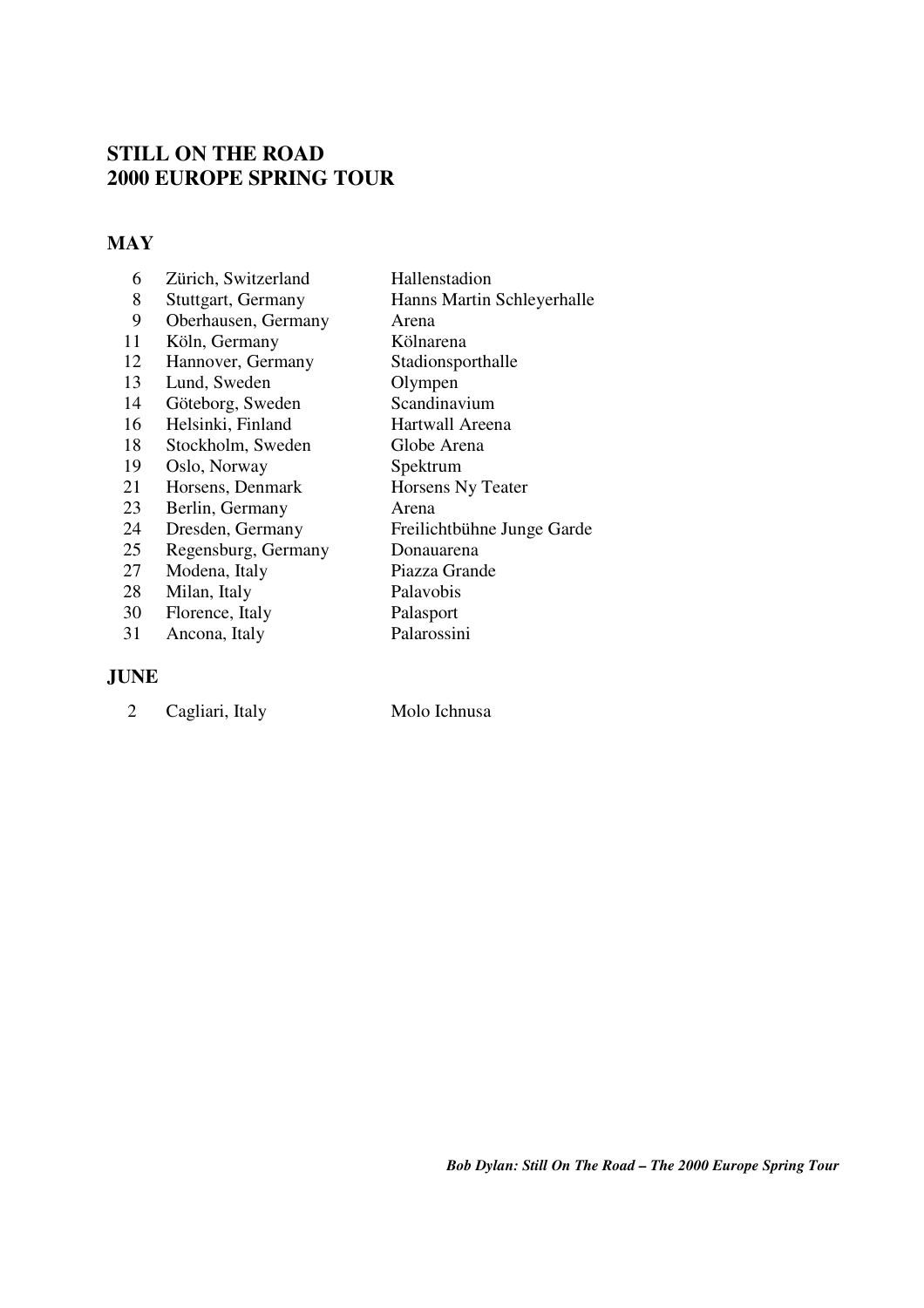### **21630 Hallenstadion Zürich, Switzerland 6 May 2000**

- *1. Roving Gambler* (trad.)
- *2. My Back Pages*
- *3. It's Alright, Ma (I'm Only Bleeding)*
- *4. Love Minus Zero/No Limit*
- *5. Tangled Up In Blue*
- *6. Delia* (trad.)
- *7. Country Pie*
- *8. Can't Wait*
- *9. Stuck Inside Of Mobile With The Memphis Blues Again*
- *10. Watching The River Flow*
- *11. Not Dark Yet*
- *12. Leopard-Skin Pill-Box Hat*

—

- *13. Love Sick*
- *14. Like A Rolling Stone*
- *15. Don't Think Twice, It's All Right*
- *16. Not Fade Away* (Norman Petty/Charles Hardin)
- *17. Blowin' In The Wind*
- *18. Rainy Day Women # 12 & 35*

Concert # 1191 of The Never-Ending Tour. First concert of the 2000 Europe Spring Tour. 2000 concert # 26.

Concert # 96 with the 12th Never-Ending Tour Band: Bob Dylan (vocal & guitar), Charlie Sexton (guitar), Larry Campbell (guitar, mandolin, pedal steel guitar & electric slide guitar), Tony Garnier (bass), David Kemper (drums & percussion).

1–6, 15, 17 acoustic with the band.

1, 16, 17 Larry Campbell & Charlie Sexton (backup vocals).

17 Bob Dylan harmonica.

2 Larry Campbell fiddle.

*Note.* First performance of *Delia* since late show at The Supper Club in New York City, 17 November 1993.

Stereo audience recording, 115 minutes.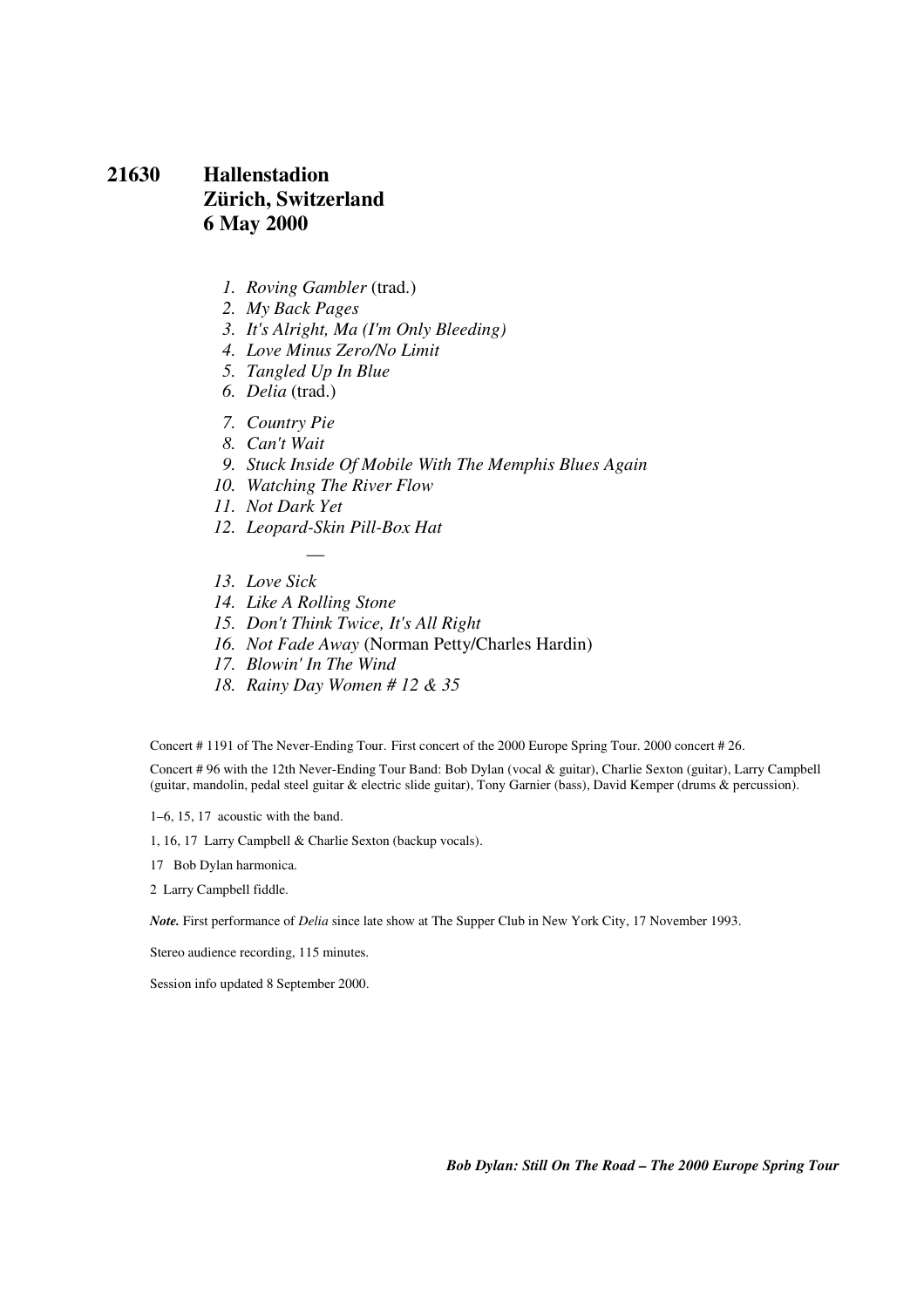### **21640 Hanns Martin Schleyerhalle Stuttgart, Germany 8 May 2000**

- *1. Roving Gambler* (trad.)
- *2. The Times They Are A-Changin'*
- *3. Desolation Row*
- *4. Girl From The North Country*
- *5. Tangled Up In Blue*
- *6. Gates Of Eden*
- *7. Country Pie*
- *8. Can't Wait*
- *9. Maggie's Farm*
- *10. I'll Be Your Baby Tonight*
- *11. Not Dark Yet*
- *12. Leopard-Skin Pill-Box Hat*

—

- *13. Love Sick*
- *14. Like A Rolling Stone*
- *15. It Ain't Me, Babe*
- *16. Not Fade Away* (Norman Petty/Charles Hardin)
- *17. Forever Young*
- *18. Rainy Day Women # 12 & 35*

Concert # 1193 of The Never-Ending Tour. Second concert of the 2000 Europe Spring Tour. 2000 concert # 27 .

Concert # 97 with the 12th Never-Ending Tour Band: Bob Dylan (vocal & guitar), Charlie Sexton (guitar), Larry Campbell (guitar, mandolin, pedal steel guitar & electric slide guitar), Tony Garnier (bass), David Kemper (drums & percussion).

1–6, 15, 17 acoustic with the band.

1, 16, 17 Larry Campbell & Charlie Sexton (backup vocals).

5, 15 Bob Dylan harmonica.

8 new songs (44%) compared to previous concert. 8 new songs for this tour.

Stereo audience recording, 120 minutes.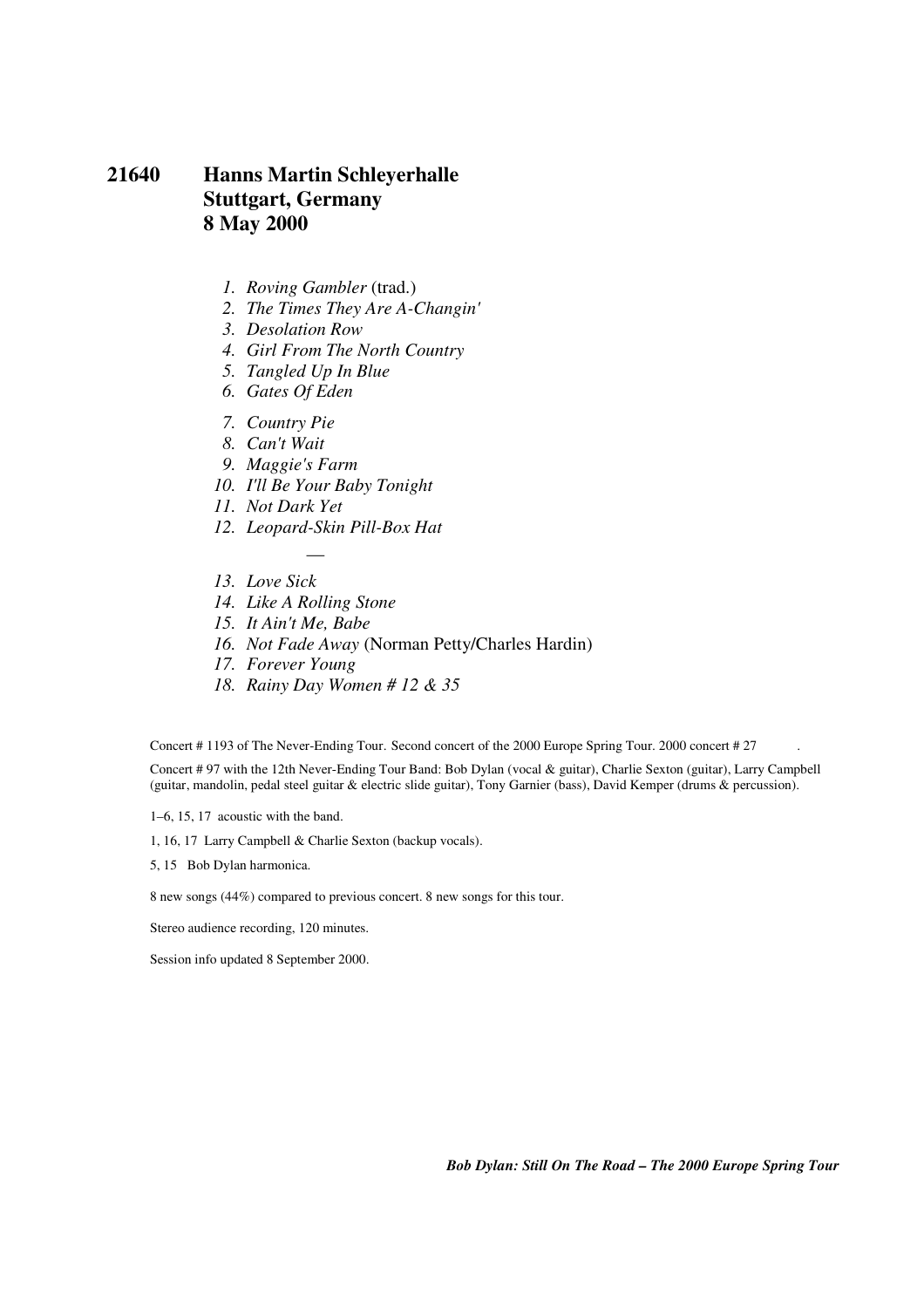### **21650 Arena Oberhausen, Germany 9 May 2000**

- *1. Roving Gambler* (trad.)
- *2. The Times They Are A-Changin'*
- *3. Masters Of War*
- *4. It's All Over Now, Baby Blue*
- *5. Tangled Up In Blue*
- *6. One Too Many Mornings*
- *7. Country Pie*
- *8. Can't Wait*
- *9. All Along The Watchtower*
- *10. Simple Twist Of Fate*
- *11. Watching The River Flow*
- *12. Not Dark Yet*
- *13. Leopard-Skin Pill-Box Hat*

—

- *14. Love Sick*
- *15. Like A Rolling Stone*
- *16. Don't Think Twice, It's All Right*
- *17. Not Fade Away* (Norman Petty/Charles Hardin)
- *18. Blowin' In The Wind*
- *19. Rainy Day Women # 12 & 35*

Concert # 1193 of The Never-Ending Tour. Third concert of the 2000 Europe Spring Tour. 2000 concert # 28

Concert # 98 with the 12th Never-Ending Tour Band: Bob Dylan (vocal & guitar), Charlie Sexton (guitar), Larry Campbell (guitar, mandolin, pedal steel guitar & electric slide guitar), Tony Garnier (bass), David Kemper (drums & percussion).

1–6, 16, 18 acoustic with the band.

1, 17, 18 Larry Campbell & Charlie Sexton (backup vocals).

16 Bob Dylan harmonica.

8 new songs (42%) compared to previous concert. 5 new songs for this tour.

Stereo audience recording, 115 minutes.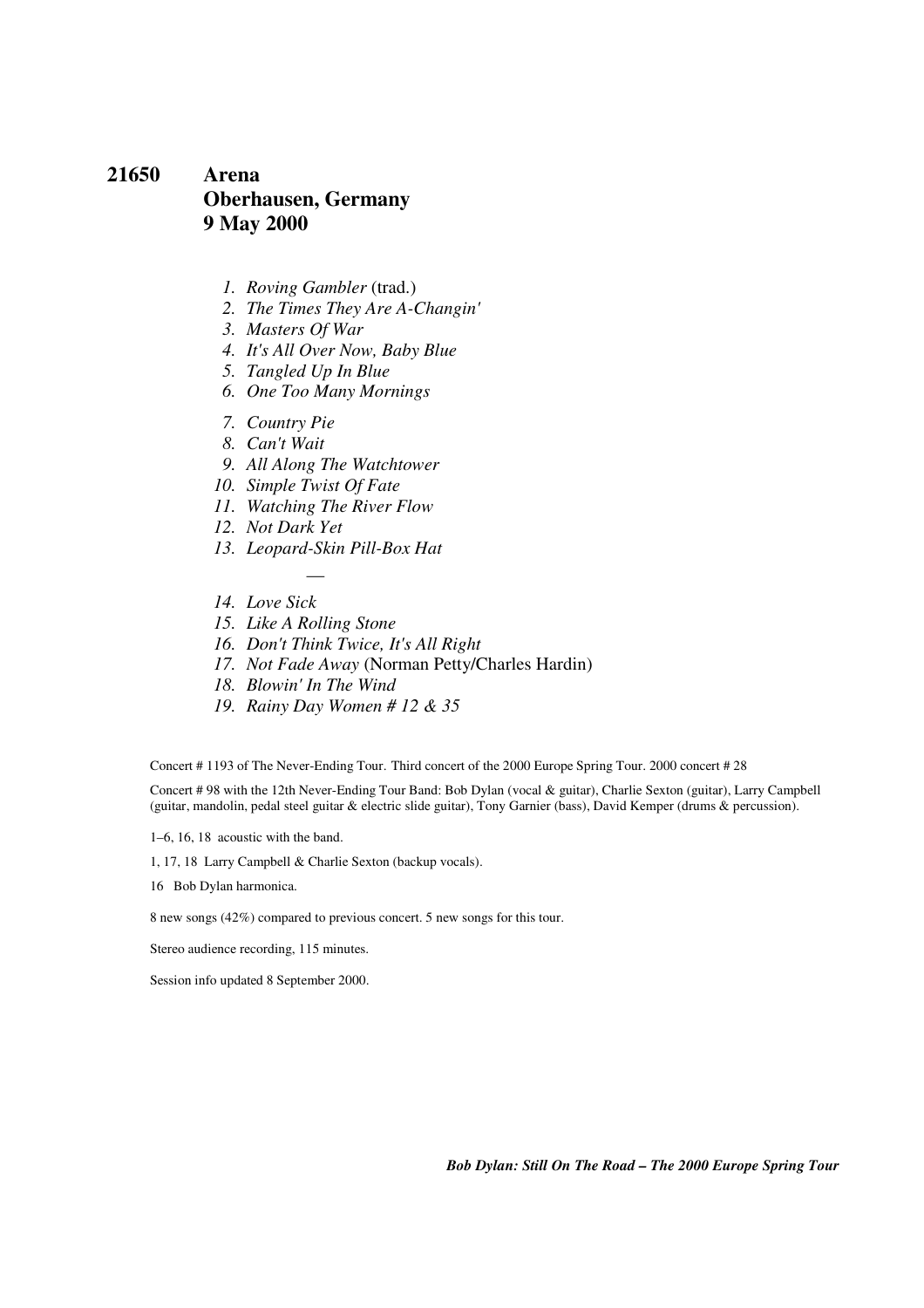## **21660 Kölnarena Köln, Germany 11 May 2000**

- *1. Roving Gambler* (trad.)
- *2. The Times They Are A-Changin'*
- *3. It's Alright, Ma (I'm Only Bleeding)*
- *4. Mr. Tambourine Man*
- *5. Tangled Up In Blue*
- *6. Gates Of Eden*
- *7. Country Pie*
- *8. Things Have Changed*
- *9. Down Along The Cove*
- *10. Every Grain Of Sand*
- *11. Cold Irons Bound*
- *12. Leopard-Skin Pill-Box Hat*

—

- *13. Love Sick*
- *14. Like A Rolling Stone*
- *15. Forever Young*
- *16. Not Fade Away* (Norman Petty/Charles Hardin)
- *17. Don't Think Twice, It's All Right*
- *18. Rainy Day Women # 12 & 35*

Concert # 1194 of The Never-Ending Tour. Concert # 4 of the 2000 Europe Spring Tour. 2000 concert # 29

Concert # 99 with the 12th Never-Ending Tour Band: Bob Dylan (vocal & guitar), Charlie Sexton (guitar), Larry Campbell (guitar, mandolin, pedal steel guitar & electric slide guitar), Tony Garnier (bass), David Kemper (drums & percussion).

1–6, 15, 17 acoustic with the band.

1, 15, 16 Larry Campbell & Charlie Sexton (backup vocals).

5, 6, 17 Bob Dylan harmonica.

8 new songs (44%) compared to previous concert. 5 new songs for this tour.

Stereo audience recording, 120 minutes.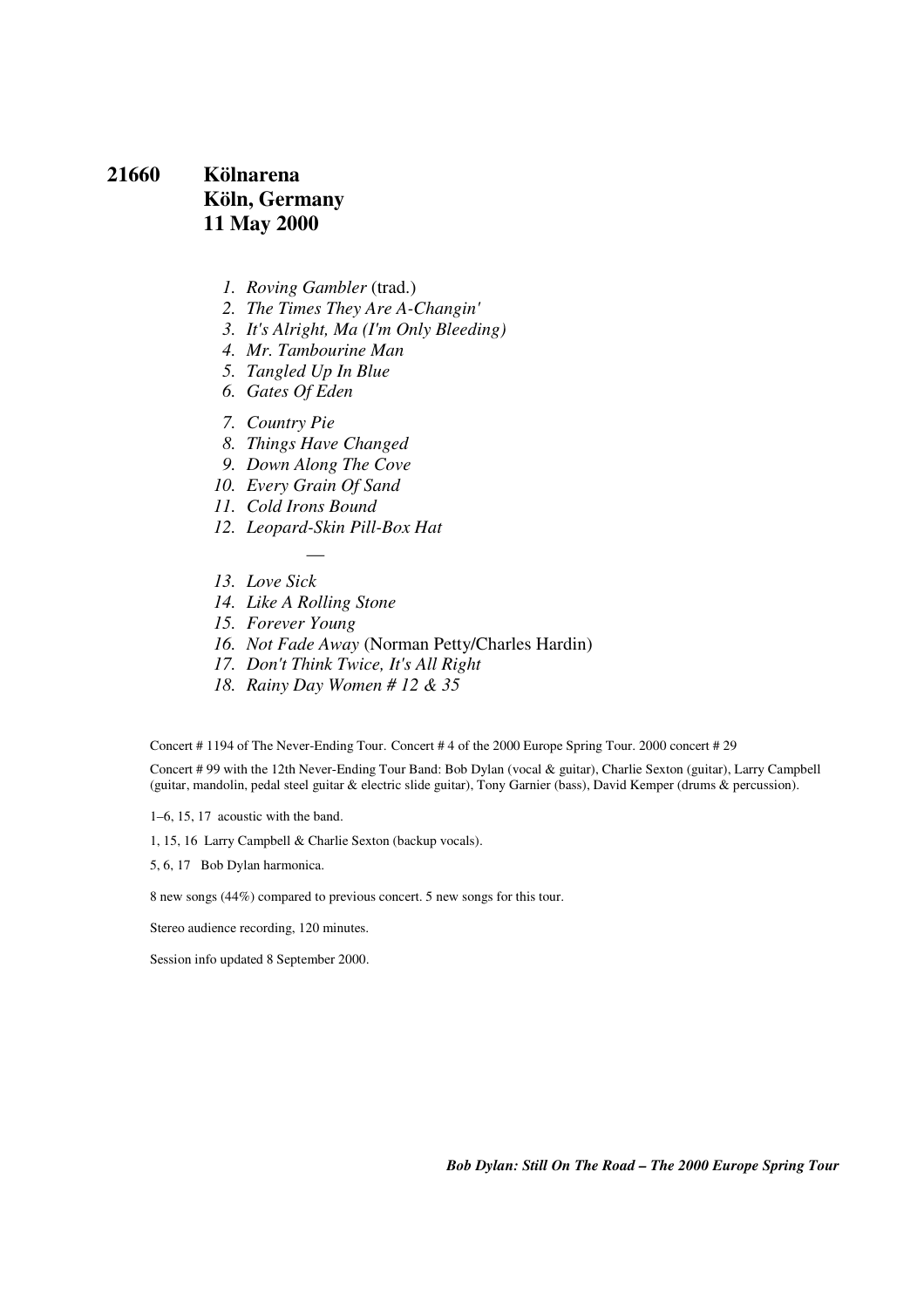## **21670 Stadionsporthalle Hannover, Germany 12 May 2000**

- *1. Roving Gambler* (trad.)
- *2. The Times They Are A-Changin'*
- *3. Desolation Row*
- *4. Tomorrow Is A Long Time*
- *5. Tangled Up In Blue*
- *6. Ring Them Bells*
- *7. Country Pie*
- *8. Things Have Changed*
- *9. I'll Be Your Baby Tonight*
- *10. Tombstone Blues*
- *11. Can't Wait*
- *12. Leopard-Skin Pill-Box Hat*

—

- *13. Love Sick*
- *14. Like A Rolling Stone*
- *15. It Ain't Me, Babe*
- *16. Not Fade Away* (Norman Petty/Charles Hardin)
- *17. Blowin' In The Wind*
- *18. Rainy Day Women # 12 & 35*

Concert # 1195 of The Never-Ending Tour. Concert # 5 of the 2000 Europe Spring Tour. 2000 concert # 30

Concert # 100 with the 12th Never-Ending Tour Band: Bob Dylan (vocal & guitar), Charlie Sexton (guitar), Larry Campbell (guitar, mandolin, pedal steel guitar & electric slide guitar), Tony Garnier (bass), David Kemper (drums & percussion).

1–6, 15, 17 acoustic with the band.

12 Bob Dylan harmonica.

8 new songs (44%) compared to previous concert. 3 new songs for this tour.

Stereo audience recording, 115 minutes.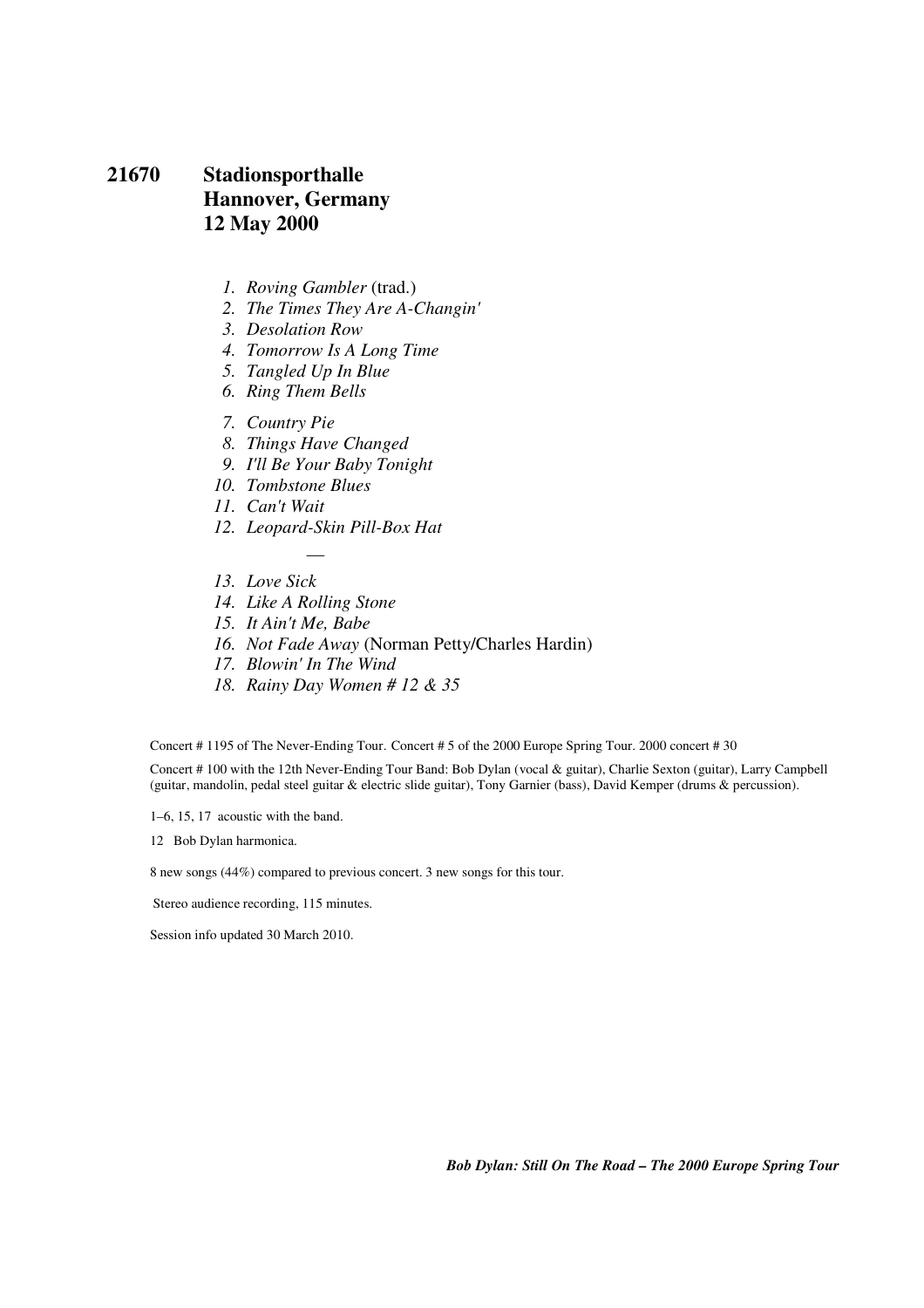### **21680 Olympen Lund, Sweden 13 May 2000**

- *1. Roving Gambler* (trad.)
- *2. The Times They Are A-Changin'*
- *3. Masters Of War*
- *4. Mama, You Been On My Mind*
- *5. Tangled Up In Blue*
- *6. It's All Over Now, Baby Blue*
- *7. Country Pie*
- *8. Shelter From The Storm*
- *9. Down Along The Cove*
- *10. Just Like A Woman*
- *11. Things Have Changed*

—

- *12. Leopard-Skin Pill-Box Hat*
- *13. Love Sick*
- *14. Like A Rolling Stone*
- *15. Forever Young*
- *16. Not Fade Away* (Norman Petty/Charles Hardin)
- *17. Don't Think Twice, It's All Right*
- *18. Rainy Day Women # 12 & 35*

Concert # 1196 of The Never-Ending Tour. Concert # 6 of the 2000 Europe Spring Tour. 2000 concert # 31

Concert # 101 with the 12th Never-Ending Tour Band: Bob Dylan (vocal & guitar), Charlie Sexton (guitar), Larry Campbell (guitar, mandolin, pedal steel guitar & electric slide guitar), Tony Garnier (bass), David Kemper (drums & percussion).

1–6, 15, 17 acoustic with the band.

5 Bob Dylan harmonica.

8 new songs (44%) compared to previous concert. 3 new songs for this tour.

Stereo audience recording, 115 minutes.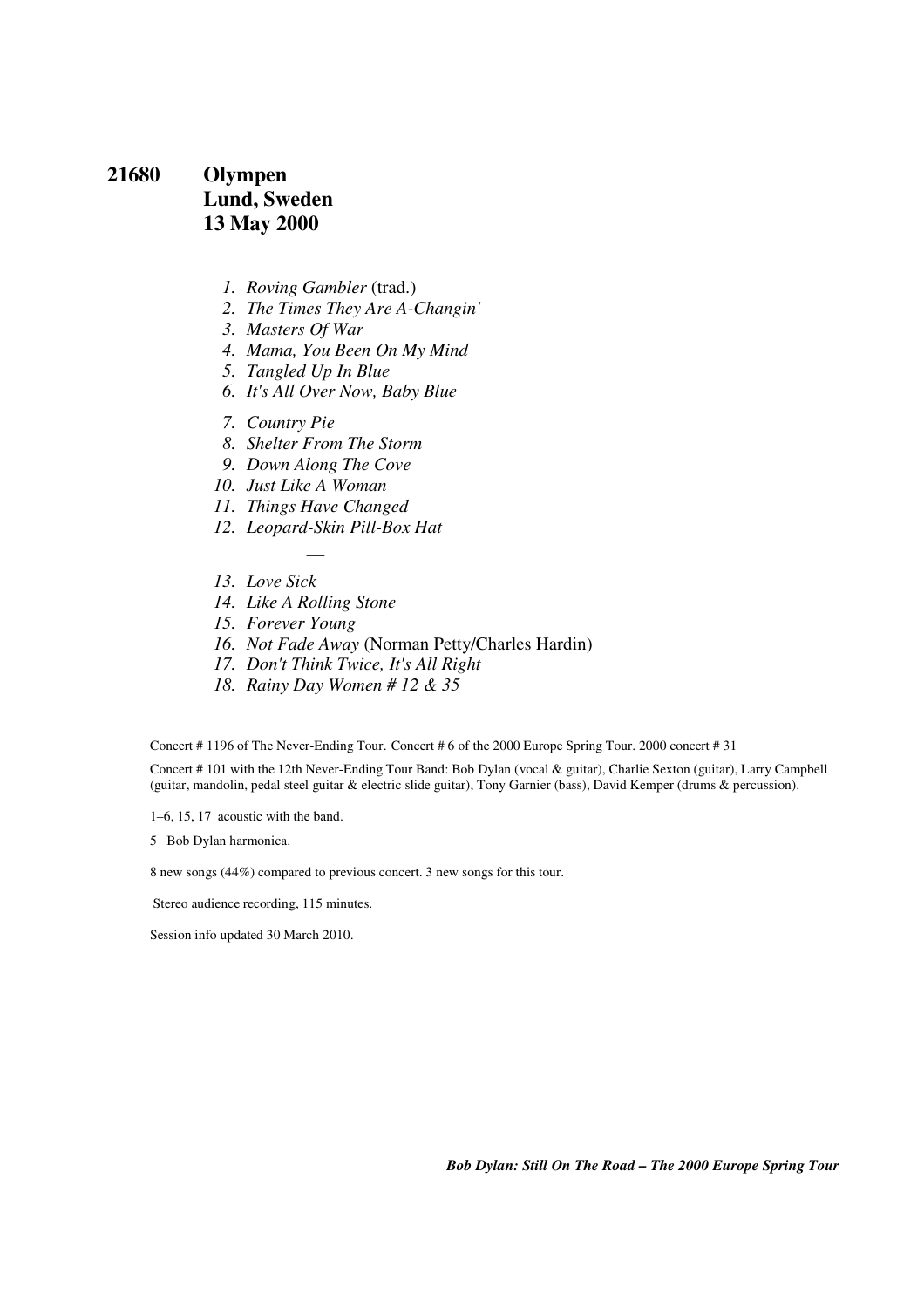### **21690 Scandinavium Göteborg, Sweden 14 May 2000**

- *1. Roving Gambler* (trad.)
- *2. The Times They Are A-Changin'*
- *3. Masters Of War*
- *4. Boots Of Spanish Leather*
- *5. Tangled Up In Blue*
- *6. Love Minus Zero/No Limit*
- *7. Country Pie*
- *8. Can't Wait*
- *9. All Along The Watchtower*
- *10. Tell Me That It Isn't True*
- *11. Drifter's Escape*
- *12. Leopard-Skin Pill-Box Hat*

—

- *13. Love Sick*
- *14. Like A Rolling Stone*
- *15. Forever Young*
- *16. Not Fade Away* (Norman Petty/Charles Hardin)
- *17. Don't Think Twice, It's All Right*
- *18. Rainy Day Women # 12 & 35*
- *19. Blowin' In The Wind*

Concert # 1197 of The Never-Ending Tour. Concert # 7 of the 2000 Europe Spring Tour. 2000 concert # 32

Concert # 102 with the 12th Never-Ending Tour Band: Bob Dylan (vocal & guitar), Charlie Sexton (guitar), Larry Campbell (guitar, mandolin, pedal steel guitar & electric slide guitar), Tony Garnier (bass), David Kemper (drums & percussion).

1–6, 15, 17, 19 acoustic with the band.

1, 15, 16, 19 Larry Campbell & Charlie Sexton (backup vocals).

6, 11, 17 Bob Dylan harmonica.

7 new songs (36%) compared to previous concert. 3 new songs for this tour.

Stereo audience recording, 115 minutes.

Session info updated 8 September 2000.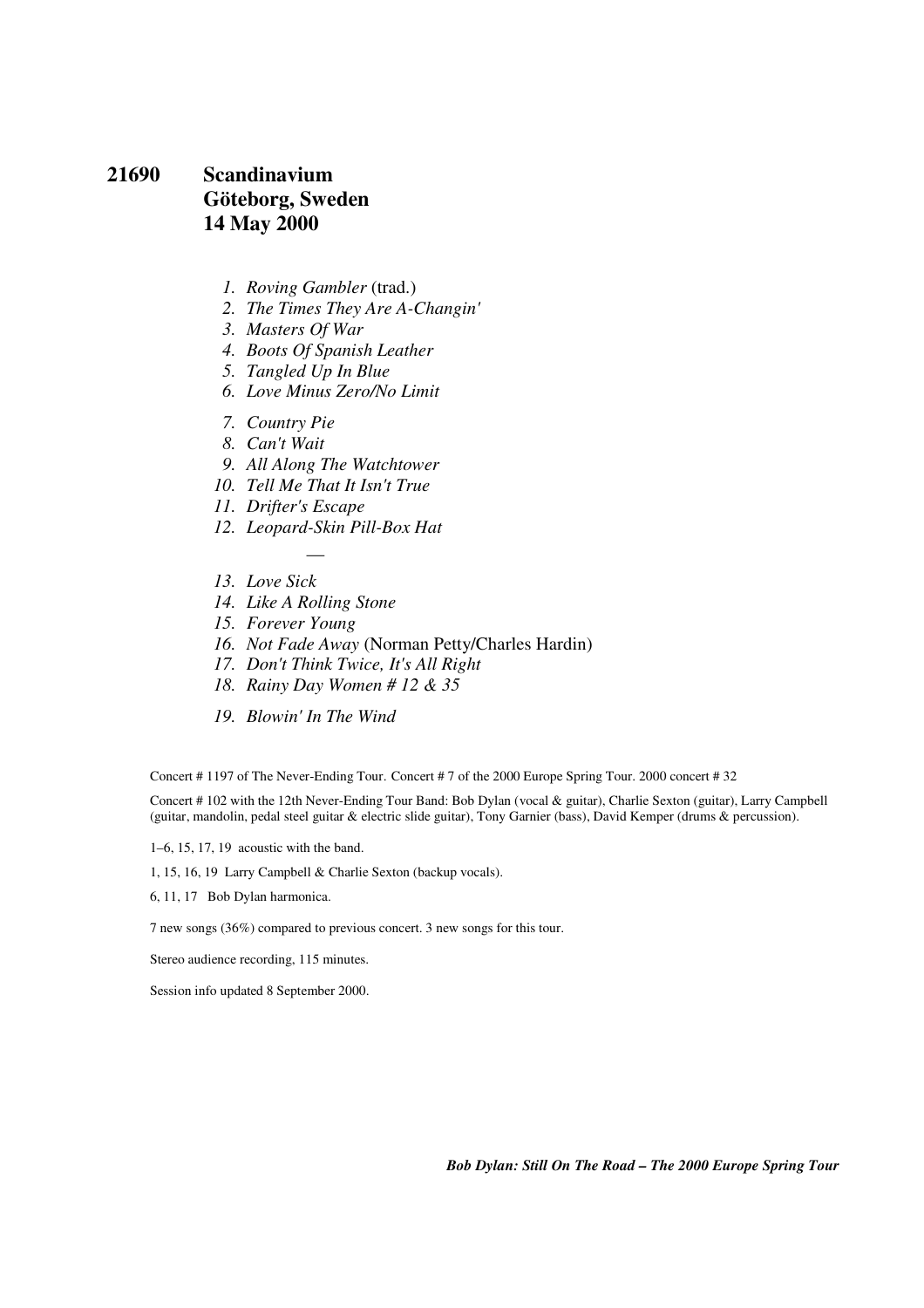### **21700 Hartwall Areena Helsinki, Finland 16 May 2000**

- *1. Roving Gambler* (trad.)
- *2. The Times They Are A-Changin'*
- *3. Masters Of War*
- *4. Girl From The North Country*
- *5. Tangled Up In Blue*
- *6. It's All Over Now, Baby Blue*
- *7. Country Pie*
- *8. Señor (Tales Of Yankee Power)*
- *9. Maggie's Farm*
- *10. Just Like A Woman*
- *11. Stuck Inside Of Mobile With The Memphis Blues Again*
- *12. Leopard-Skin Pill-Box Hat*

—

- *13. Love Sick*
- *14. Like A Rolling Stone*
- *15. Knockin' On Heaven's Door*
- *16. Not Fade Away* (Norman Petty/Charles Hardin)
- *17. Blowin' In The Wind*
- *18. Rainy Day Women # 12 & 35*

Concert # 1198 of The Never-Ending Tour. Concert # 8 of the 2000 Europe Spring Tour. 2000 concert # 33

Concert # 103 with the 12th Never-Ending Tour Band: Bob Dylan (vocal & guitar), Charlie Sexton (guitar), Larry Campbell (guitar, mandolin, pedal steel guitar & electric slide guitar), Tony Garnier (bass), David Kemper (drums & percussion).

1–6, 15, 17 acoustic with the band.

1, 15–17 Larry Campbell & Charlie Sexton (backup vocals).

6, 15 Bob Dylan harmonica.

8 Larry Campbell fiddle.

7 new songs (38%) compared to previous concert. 2 new songs for this tour.

Stereo audience recording, 120 minutes.

Session info updated 8 September 2000.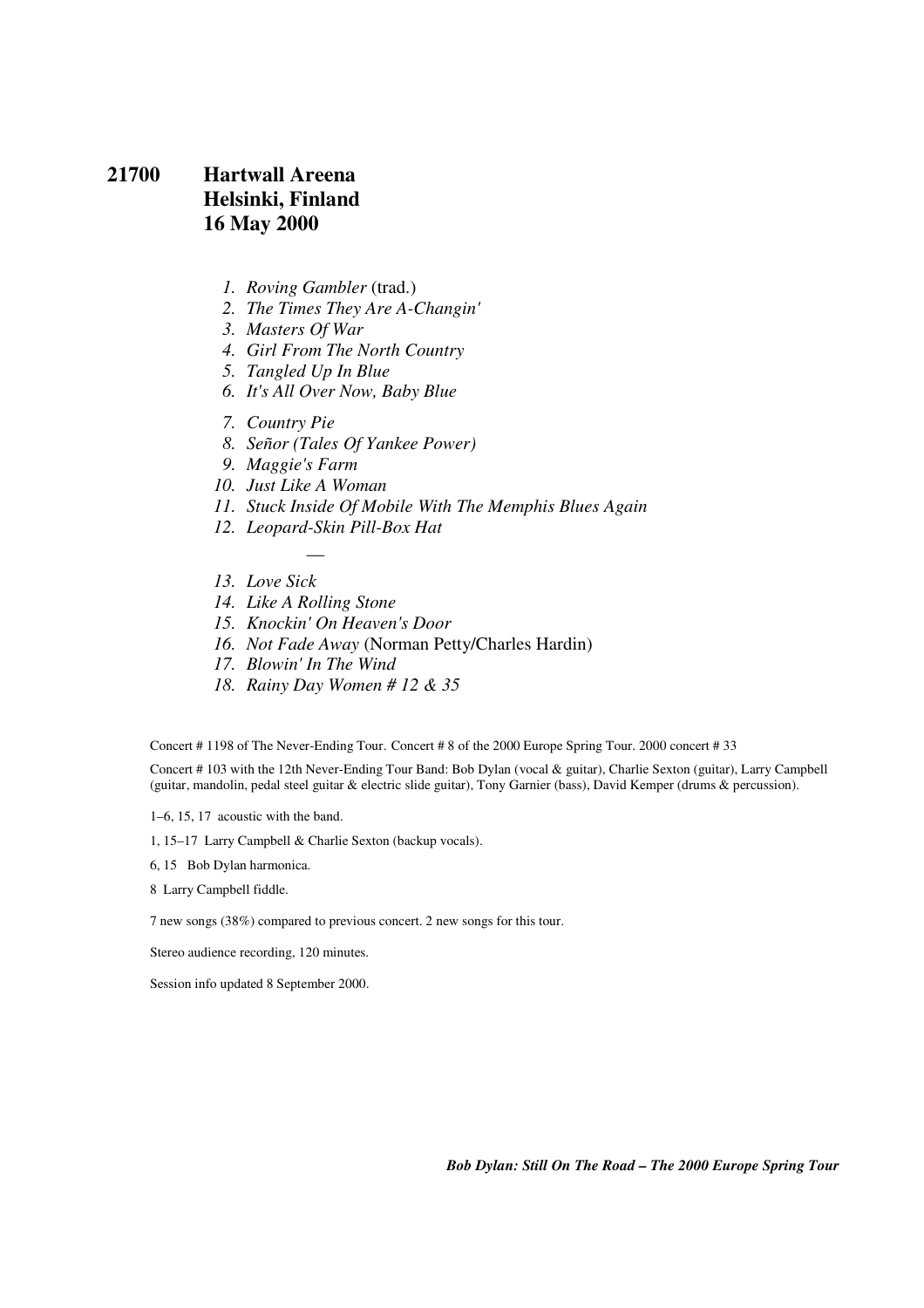### **21710 Globe Arena Stockholm, Sweden 18 May 2000**

- *1. Roving Gambler* (trad.)
- *2. Mr. Tambourine Man*
- *3. Masters Of War*
- *4. Visions Of Johanna*
- *5. Tangled Up In Blue*
- *6. Gates Of Eden*
- *7. Country Pie*
- *8. Ballad Of A Thin Man*
- *9. Watching The River Flow*
- *10. Things Have Changed*
- *11. Not Dark Yet*
- *12. Leopard-Skin Pill-Box Hat*
- *13. Love Sick*

*—* 

- *14. Like A Rolling Stone*
- *15. It Ain't Me, Babe*
- *16. Not Fade Away* (Norman Petty/Charles Hardin)
- *17. One Too Many Mornings*
- *18. Maggie's Farm*
- *19. Blowin' In The Wind*

Concert # 1199 of The Never-Ending Tour. Concert # 9 of the 2000 Europe Spring Tour. 2000 concert # 34

Concert # 104 with the 12th Never-Ending Tour Band: Bob Dylan (vocal & guitar), Charlie Sexton (guitar), Larry Campbell (guitar, mandolin, pedal steel guitar & electric slide guitar), Tony Garnier (bass), David Kemper (drums & percussion).

1–6, 15, 17, 19 acoustic with the band.

1, 16, 19 Larry Campbell & Charlie Sexton (backup vocals).

- 5, 15 Bob Dylan harmonica.
- 6 Larry Campbell bouzouki, Tony Garnier (electric bass).

9 new songs (47%) compared to previous concert. 2 new songs for this tour.

Stereo audience recording, 120 minutes.

Session info updated 8 September 2000.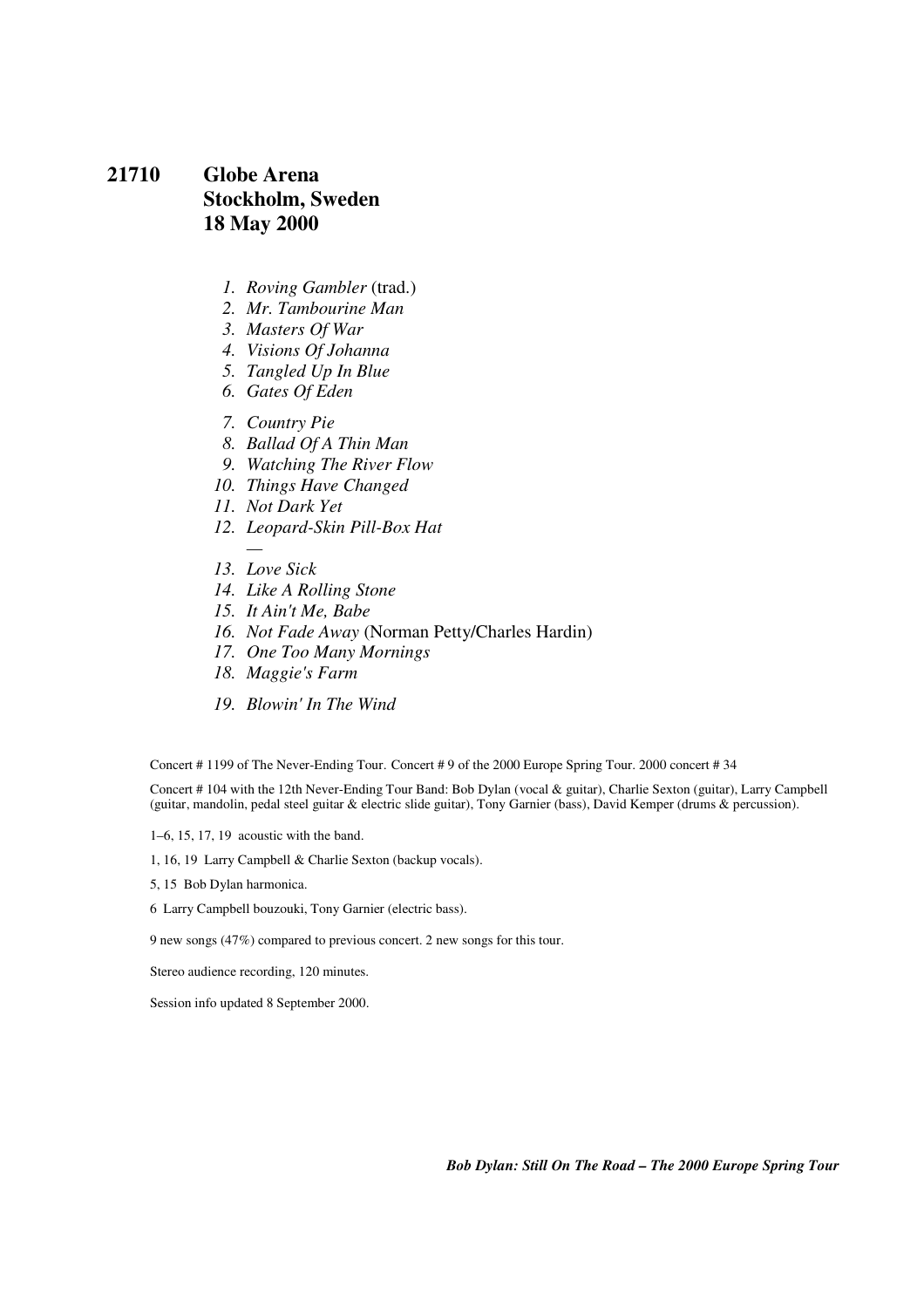# **21720 Spektrum Oslo, Norway 19 May 2000**

- *1. Duncan And Brady* (trad.)
- *2. The Times They Are A-Changin'*
- *3. It's Alright, Ma (I'm Only Bleeding)*
- *4. Love Minus Zero/No Limit*
- *5. Tangled Up In Blue*
- *6. It's All Over Now, Baby Blue*
- *7. Country Pie*
- *8. Can't Wait*
- *9. All Along The Watchtower*
- *10. She Belongs To Me*
- *11. Cold Irons Bound*
- *12. Leopard-Skin Pill-Box Hat*
- *13. Love Sick*
- *14. Like A Rolling Stone*
- *15. Forever Young*
- *16. Not Fade Away* (Norman Petty/Charles Hardin)
- *17. Don't Think Twice, It's All Right*
- *18. Rainy Day Women # 12 & 35*
- *19. Blowin' In The Wind*

Concert # 1200 of The Never-Ending Tour. Concert # 10 of the 2000 Europe Spring Tour. 2000 concert # 35

Concert # 105 with the 12th Never-Ending Tour Band: Bob Dylan (vocal & guitar), Charlie Sexton (guitar), Larry Campbell (guitar, mandolin, pedal steel guitar & electric slide guitar), Tony Garnier (bass), David Kemper (drums & percussion).

1–6, 15, 17, 19 acoustic with the band.

1, 15, 16, 19 Larry Campbell & Charlie Sexton (backup vocals).

17 Bob Dylan harmonica.

12 new songs (63%) compared to previous concert. 2 new songs for this tour.

Stereo audience recording, 115 minutes.

Session info updated 8 September 2000.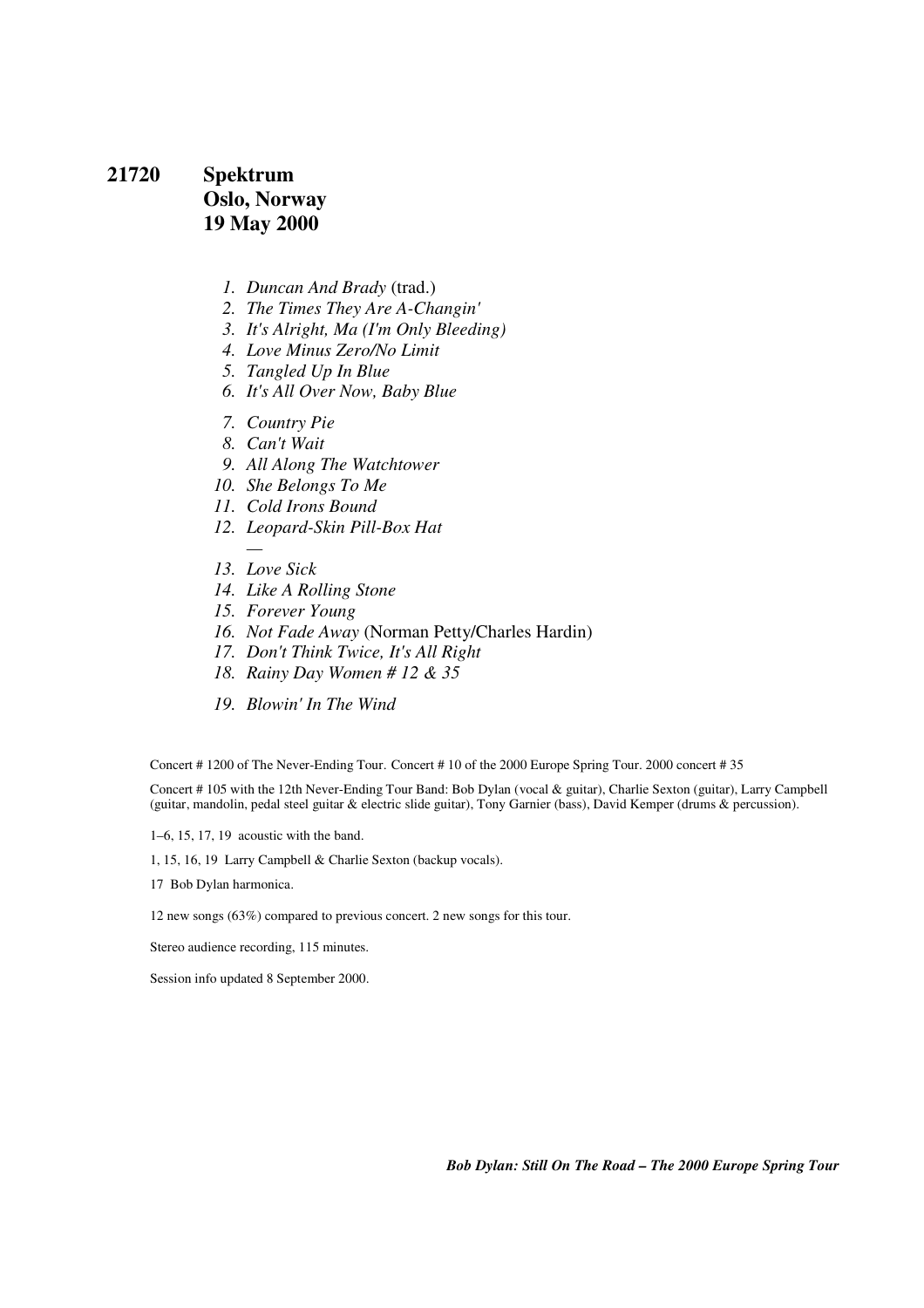### **21730 Horsens Ny Teater Horsens, Denmark 21 May 2000**

- *1. Hallelujah, I'm Ready To Go* (trad.)
- *2. My Back Pages*
- *3. Masters Of War*
- *4. Tomorrow Is A Long Time*
- *5. A Hard Rain's A-Gonna Fall*
- *6. Tangled Up In Blue*
- *7. The Lonesome Death Of Hattie Carroll*
- *8. Gotta Serve Somebody*
- *9. You're A Big Girl Now*
- *10. All Along The Watchtower*
- *11. Tryin' To Get To Heaven*
- *12. To Be Alone With You*
- *13. Ballad Of A Thin Man*
- *14. Like A Rolling Stone*
- *15. Forever Young*
- *16. Maggie's Farm*
- *17. It Ain't Me, Babe*
- *18. Rainy Day Women # 12 & 35*
- *19. Blowin' In The Wind*

Concert # 1201 of The Never-Ending Tour. Concert # 11 of the 2000 Europe Spring Tour. 2000 concert # 36 Concert # 106 with the 12th Never-Ending Tour Band: Bob Dylan (vocal & guitar), Charlie Sexton (guitar), Larry Campbell (guitar, mandolin, pedal steel guitar & electric slide guitar), Tony Garnier (bass), David Kemper (drums & percussion).

1–7, 15, 17, 19 acoustic with the band. 17 Bob Dylan harmonica. 1, 4, 5, 15, 19 Larry Campbell & Charlie Sexton (backup vocals). 2 Larry Campbell (fiddle).

#### *BobTalk*

*Thank you! That was Larry Campbell on the guitar! David Kemper's on the drums! Charlie Sexton's on the guitar also. And Tony Garnier is playing the bass tonight.* (after Tryin' to Get to Heaven)

#### *Notes*

This was a very small 450 seat venue. 13 new songs (68%) compared to previous concert. 7 new songs for this tour. Stereo audience recording, 125 minutes.

Session info updated 13 November 2016.

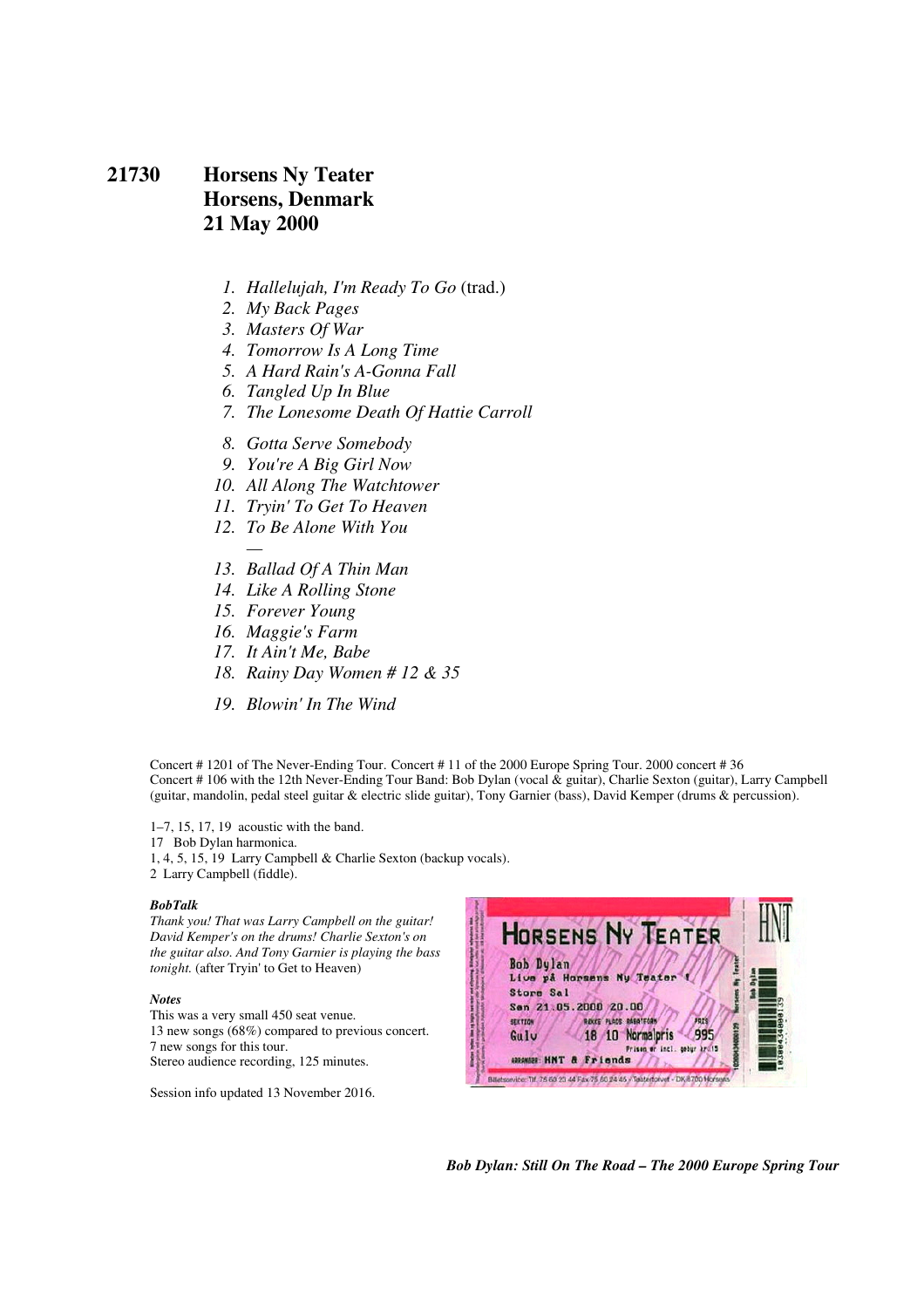### **21740 Arena Berlin, Germany 23 May 2000**

- *1. Somebody Touched Me* (trad.)
- *2. The Times They Are A-Changin'*
- *3. It's Alright, Ma (I'm Only Bleeding)*
- *4. Love Minus Zero/No Limit*
- *5. Tangled Up In Blue*
- *6. Tomorrow Is A Long Time*
- *7. Gotta Serve Somebody*
- *8. Things Have Changed*
- *9. All Along The Watchtower*
- *10. Not Dark Yet*
- *11. Drifter's Escape*
- *12. Leopard-Skin Pill-Box Hat*
- *13. Love Sick*
- *14. Like A Rolling Stone*
- *15. Forever Young*
- *16. Maggie's Farm*
- *17. Don't Think Twice, It's All Right*
- *18. Rainy Day Women # 12 & 35*
- *19. Blowin' In The Wind*

Concert # 1202 of The Never-Ending Tour. Concert # 12 of the 2000 Europe Spring Tour. 2000 concert # 37

Concert # 107 with the 12th Never-Ending Tour Band: Bob Dylan (vocal & guitar), Charlie Sexton (guitar), Larry Campbell (guitar, mandolin, pedal steel guitar & electric slide guitar), Tony Garnier (bass), David Kemper (drums & percussion).

1–6, 15, 17, 19 acoustic with the band.

1, 6, 15, 19 Larry Campbell & Charlie Sexton (backup vocals).

17 Bob Dylan harmonica.

#### *BobTalk*

*David Kemper's on the drums. There's very few drummers that are better than no drummer at all, but he´s one of them.* (during band credits after Drifter's Escape).

10 new songs (52%) compared to previous concert. 1 new song for this tour.

Stereo audience recording, 120 minutes.

Session info updated 8 September 2000.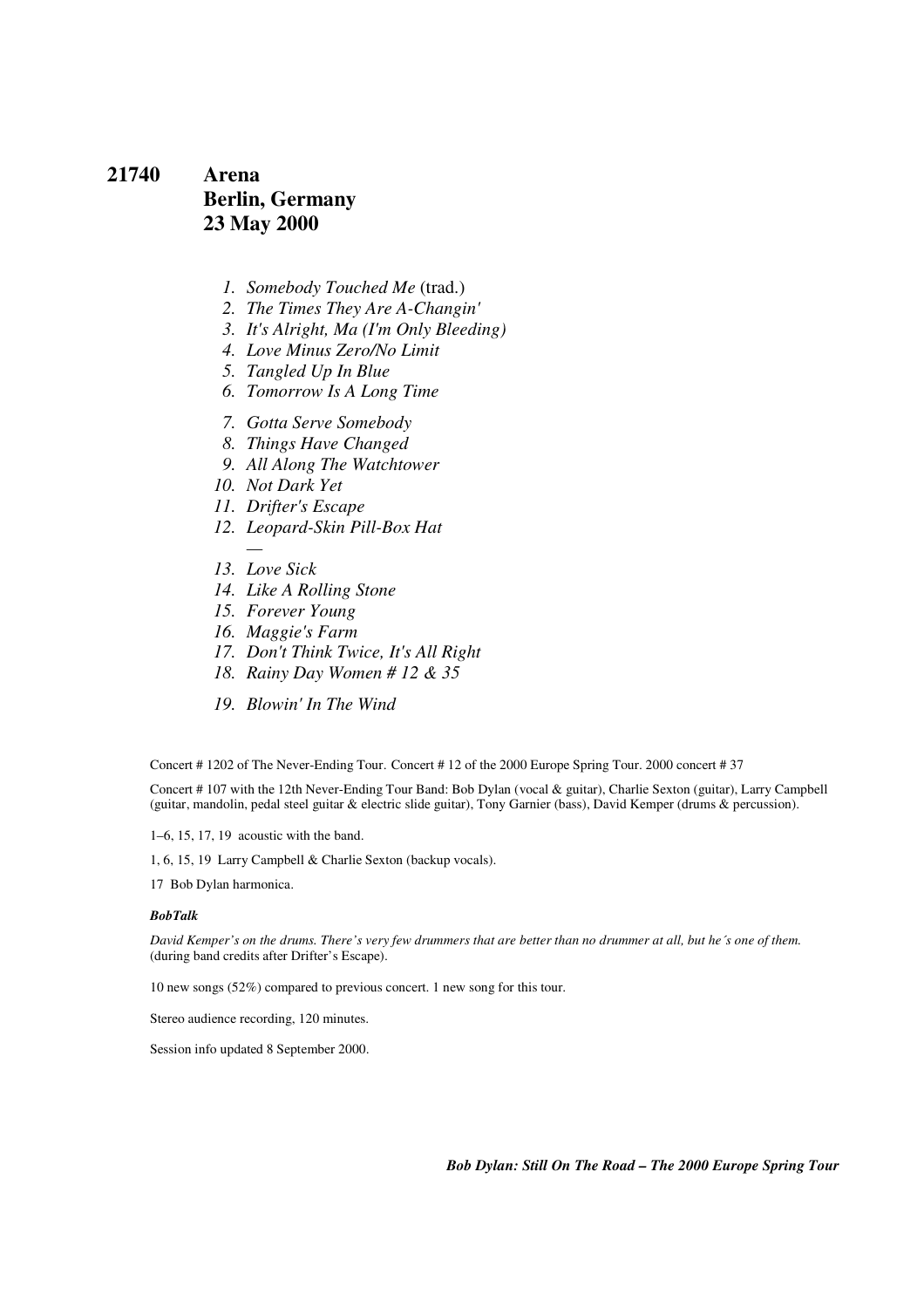# **21750 Freileichtbühne Junge Garde Dresden, Germany 24 May 2000**

- *1. Roving Gambler* (trad.)
- *2. Song To Woody*
- *3. Masters Of War*
- *4. Mama, You Been On My Mind*
- *5. Tangled Up In Blue*
- *6. To Ramona*
- *7. Country Pie*
- *8. Can't Wait*
- *9. Stuck Inside Of Mobile With The Memphis Blues Again*
- *10. Just Like Tom Thumb's Blues*
- *11. Drifter's Escape*
- *12. Leopard-Skin Pill-Box Hat*
- *13. Ballad Of A Thin Man*
- *14. Like A Rolling Stone*
- *15. It Ain't Me, Babe*
- *16. Maggie's Farm*
- *17. Forever Young*
- *18. Highway 61 Revisited*
- *19. Blowin' In The Wind*

Concert # 1203 of The Never-Ending Tour. Concert # 13 of the 2000 Europe Spring Tour. 2000 concert # 38

Concert # 108 with the 12th Never-Ending Tour Band: Bob Dylan (vocal & guitar), Charlie Sexton (guitar), Larry Campbell (guitar, mandolin, pedal steel guitar & electric slide guitar), Tony Garnier (bass), David Kemper (drums & percussion).

1–6, 15, 17, 19 acoustic with the band.

1, 17, 19 Larry Campbell & Charlie Sexton (backup vocals).

6, 11, 15 Bob Dylan harmonica.

#### *BobTalk*

[audience: HAPPY BIRTHDAY BOB] *Why, thank you!!* (before Ballad Of A Thin Man).

*Thank you! I will remember this birthday for a while.* (at the end of the show).

#### *Notes.*

This was Bob Dylan's  $59<sup>th</sup>$  birthday.

It was the first "birthday concert" since 1966!

12 new songs (63%) compared to previous concert. 4 new songs for this tour.

Stereo audience recording, 120 minutes.

Session info updated 8 September 2000.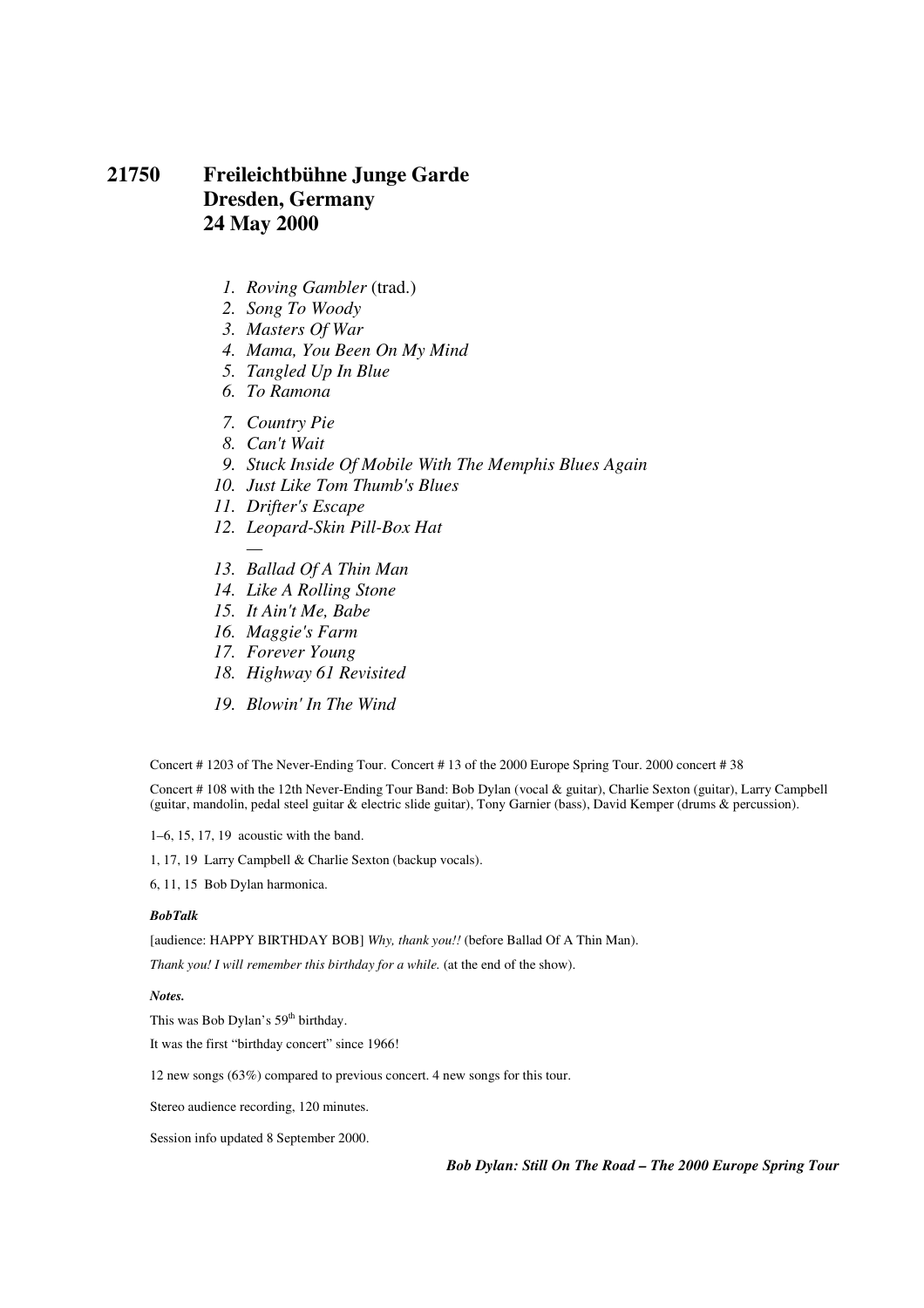### **21760 Donauarena Regensburg, Germany 25 May 2000**

- *1. Duncan And Brady* (trad.)
- *2. The Times They Are A-Changin'*
- *3. Desolation Row*
- *4. Delia* (trad.)
- *5. Tangled Up In Blue*
- *6. To Ramona*
- *7. Country Pie*
- *8. Positively 4th Street*
- *9. All Along The Watchtower*
- *10. Make You Feel My Love*
- *11. Drifter's Escape*
- *12. Leopard-Skin Pill-Box Hat*
- *13. Love Sick*

*—* 

Session info updated 15 February 2001.

- *14. Like A Rolling Stone*
- *15. Girl From The North Country*
- *16. Highway 61 Revisited*
- *17. Don't Think Twice, It's All Right*
- *18. Not Fade Away* (Norman Petty/Charles Hardin)
- *19. Rainy Day Women # 12 & 35*
- *20. Blowin' In The Wind*

| Concert #1204 of The Never-Ending Tour.<br>Concert #14 of the 2000 Europe Spring Tour. 2000 concert #39                                                                                                                                                 | <b>REGENSBURG</b><br>DUNCAN & BRADY                                                       |  |
|---------------------------------------------------------------------------------------------------------------------------------------------------------------------------------------------------------------------------------------------------------|-------------------------------------------------------------------------------------------|--|
| Concert #109 with the 12th Never-Ending Tour Band:<br>Bob Dylan (vocal & guitar), Charlie Sexton (guitar), Larry Campbell<br>(guitar, mandolin, pedal steel guitar & electric slide guitar), Tony Garnier<br>(bass), David Kemper (drums & percussion). | <b>TIMES</b><br>IT'S ALLRIGHT MA<br>/DESOLATION<br>DELIA<br>TANGLED<br>RAMONA             |  |
| $1-6$ , 15, 17, 20 acoustic with the band.<br>11, 17 Bob Dylan (harmonica).                                                                                                                                                                             | SERVE SOMEBODY / COLNTRY PIE<br>4TH ST.<br>WATCHTOWER / RIVER FLOW<br>DOWN ALONG THE COVE |  |
| 1, 18, 20 Larry Campbell & Charlie Sexton (backup vocals).<br>2 Larry Campbell (fiddle).                                                                                                                                                                | FEEL MY LOVE / NOT DARK YET<br>DRIFTER'S ESCAPE / COLD IRONS BOLIND<br>РІШВОХ             |  |
| 12 new songs $(60\%)$ compared to previous concert.<br>2 new songs for this tour.                                                                                                                                                                       | LOVESICK / MR. JONES<br>ROLLING STONE<br>NORTH COUNTRY<br>SERVE SOMEBODY<br>TWICE         |  |
| Stereo audience recording, 125 minutes.                                                                                                                                                                                                                 |                                                                                           |  |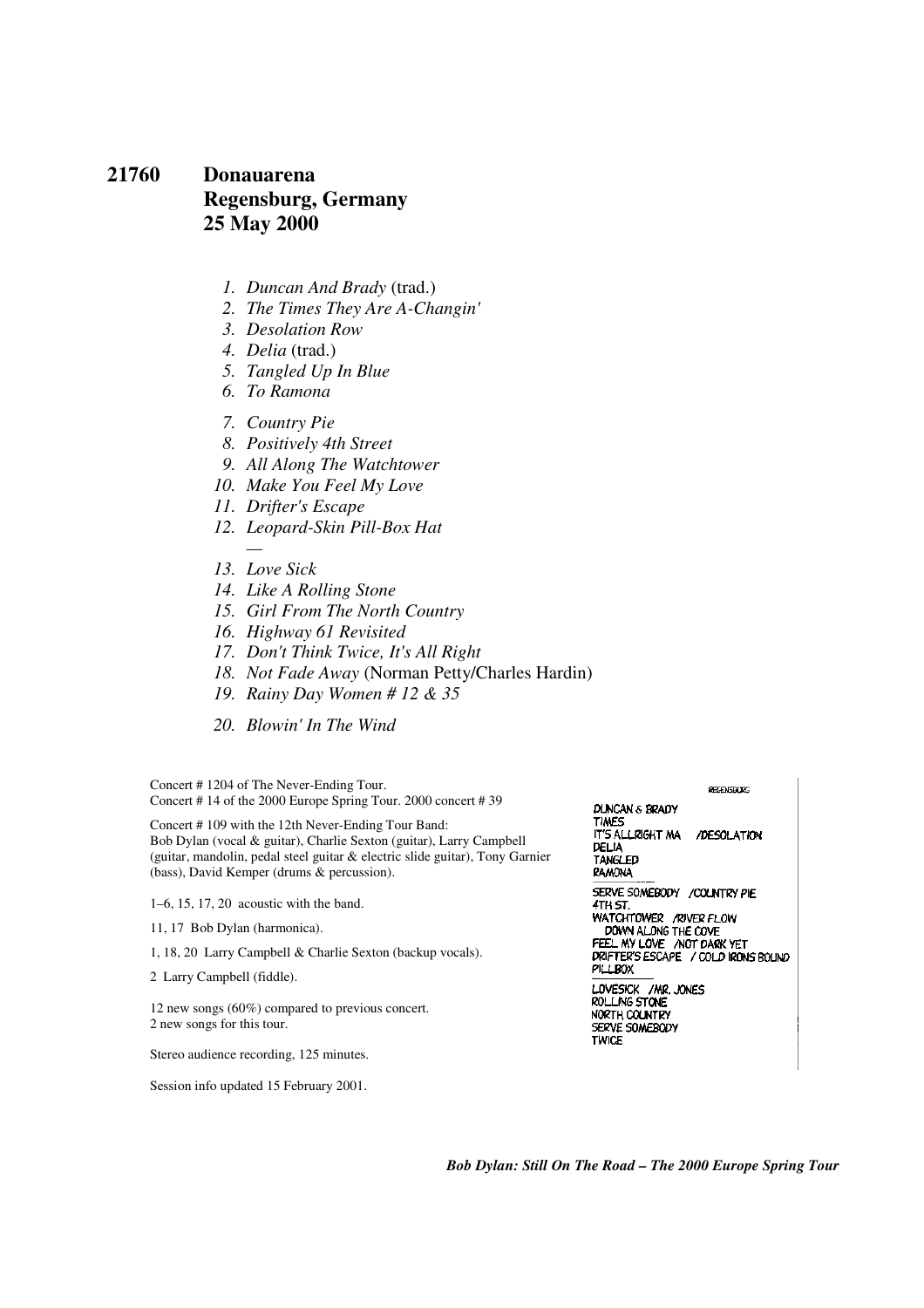# **21770 Piazza Grande Modena, Italy 27 May 2000**

- *1. Duncan And Brady* (trad.)
- *2. Mr. Tambourine Man*
- *3. Masters Of War*
- *4. Boots Of Spanish Leather*
- *5. Tangled Up In Blue*
- *6. To Ramona*
- *7. Country Pie*
- *8. Positively 4th Street*
- *9. Stuck Inside Of Mobile With The Memphis Blues Again*
- *10. Can't Wait*
- *11. Drifter's Escape*
- *12. Leopard-Skin Pill-Box Hat*
- *13. Love Sick*
- *14. Like A Rolling Stone*
- *15. Don't Think Twice, It's All Right*
- *16. Gotta Serve Somebody*
- *17. Forever Young*
- *18. Rainy Day Women # 12 & 35*
- *19. Blowin' In The Wind*

Concert # 1205 of The Never-Ending Tour. Concert # 15 of the 2000 Europe Spring Tour. 2000 concert # 40

Concert # 110 with the 12th Never-Ending Tour Band: Bob Dylan (vocal & guitar), Charlie Sexton (guitar), Larry Campbell (guitar, mandolin, pedal steel guitar & electric slide guitar), Tony Garnier (bass), David Kemper (drums & percussion).

1–6, 15, 17, 19 acoustic with the band.

6, 11 Bob Dylan harmonica.

1, 17, 19 Larry Campbell & Charlie Sexton (backup vocals).

7 new songs (36%) compared to previous concert. No new songs for this tour.

Stereo audience recording, 120 minutes.

Session info updated 26 April 2001.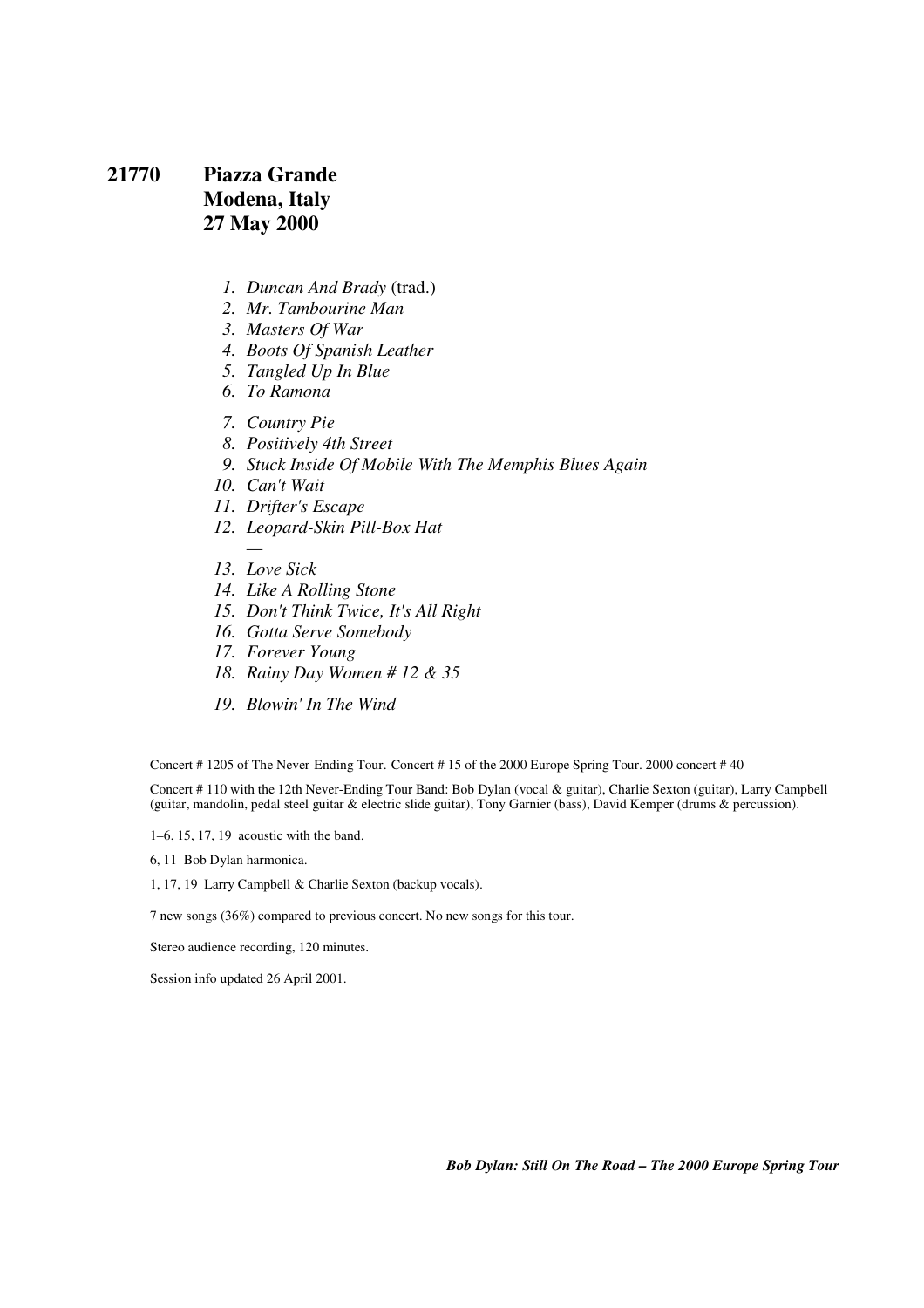# **21780 Palavobis Milan, Italy 28 May 2000**

- *1. Roving Gambler* (trad.)
- *2. The Times They Are A-Changin'*
- *3. Desolation Row*
- *4. It's All Over Now, Baby Blue*
- *5. Tangled Up In Blue*
- *6. To Ramona*
- *7. Country Pie*
- *8. Tell Me That It Isn't True*
- *9. All Along The Watchtower*
- *10. Not Dark Yet*
- *11. Cold Irons Bound*
- *12. Highway 61 Revisited*
- *13. Ballad Of A Thin Man*
- *14. Like A Rolling Stone*
- *15. One Too Many Mornings*
- *16. Not Fade Away* (Norman Petty/Charles Hardin)
- *17. Forever Young*
- *18. Rainy Day Women # 12 & 35*
- *19. Blowin' In The Wind*

Concert # 1206 of The Never-Ending Tour. Concert # 16 of the 2000 Europe Spring Tour. 2000 concert # 41

Concert # 111 with the 12th Never-Ending Tour Band: Bob Dylan (vocal & guitar), Charlie Sexton (guitar), Larry Campbell (guitar, mandolin, pedal steel guitar & electric slide guitar), Tony Garnier (bass), David Kemper (drums & percussion).

1–6, 15, 17, 19 acoustic with the band.

1, 11, 17, 19 Larry Campbell & Charlie Sexton (backup vocals).

12 new songs (63%) compared to previous concert. No new songs for this tour.

Stereo audience recording, 120 minutes.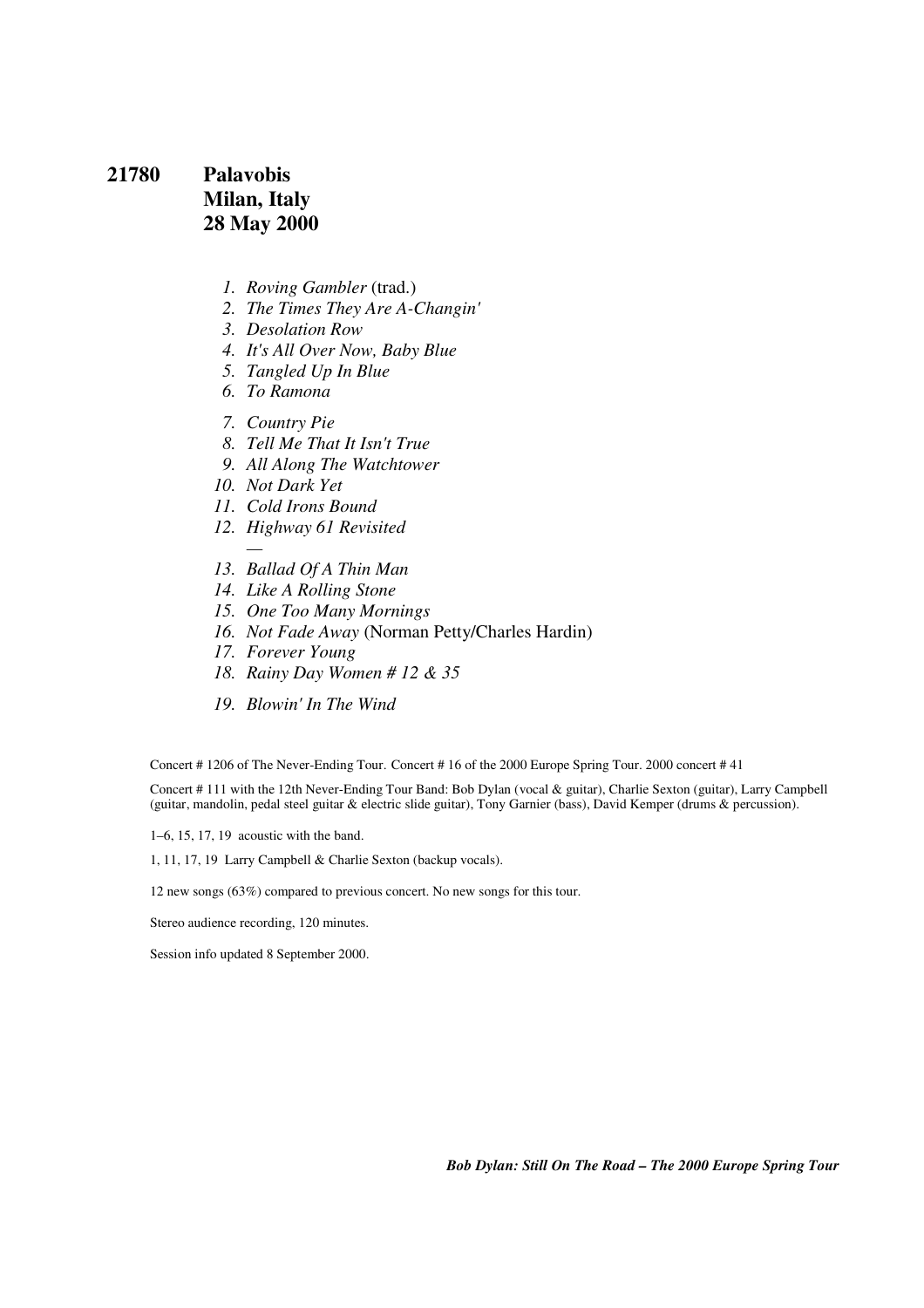## **21790 Palasport Florence, Italy 30 May 2000**

- *1. Duncan And Brady* (trad.)
- *2. The Times They Are A-Changin'*
- *3. Visions Of Johanna*
- *4. To Ramona*
- *5. Tangled Up In Blue*
- *6. It's All Over Now, Baby Blue*
- *7. Country Pie*
- *8. It Takes A Lot To Laugh, It Takes A Train To Cry*
- *9. Stuck Inside Of Mobile With The Memphis Blues Again*
- *10. Simple Twist Of Fate*
- *11. Drifter's Escape*
- *12. Highway 61 Revisited*
- *13. Love Sick*
- *14. Like A Rolling Stone*
- *15. It Ain't Me, Babe*
- *16. Maggie's Farm*
- *17. Don't Think Twice, It's All Right*
- *18. Rainy Day Women # 12 & 35*
- *19. Blowin' In The Wind*

Concert # 1207 of The Never-Ending Tour. Concert # 17 of the 2000 Europe Spring Tour. 2000 concert # 42

Concert # 112 with the 12th Never-Ending Tour Band: Bob Dylan (vocal & guitar), Charlie Sexton (guitar), Larry Campbell (guitar, mandolin, pedal steel guitar & electric slide guitar), Tony Garnier (bass), David Kemper (drums & percussion).

1–6, 15, 17, 19 acoustic with the band.

15 Bob Dylan harmonica.

10 new songs (52%) compared to previous concert. 1 new song for this tour.

Stereo audience recording, 115 minutes.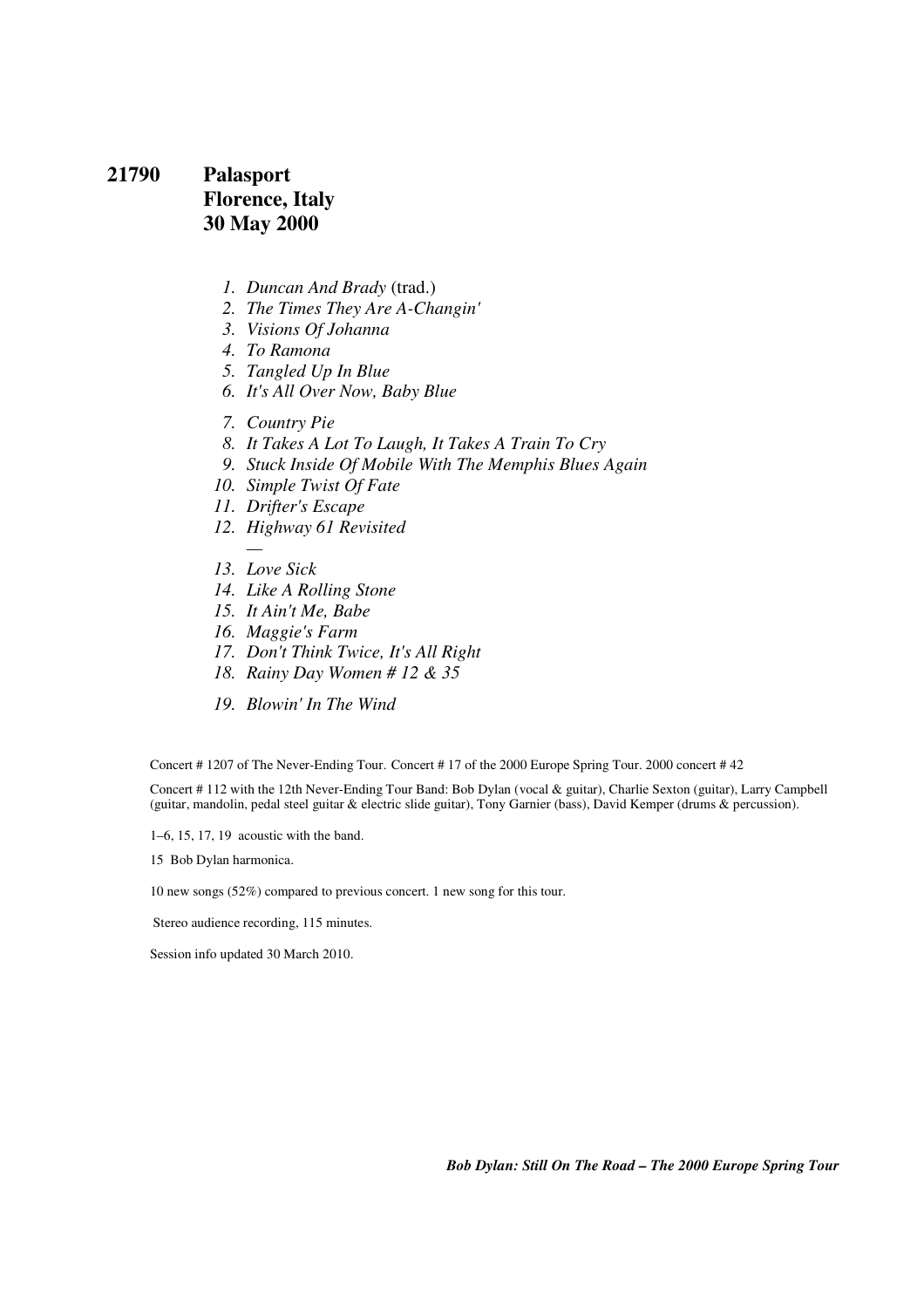# **21800 Palarossini Ancona, Italy 31 May 2000**

- *1. Duncan And Brady* (trad.)
- *2. My Back Pages*
- *3. Masters Of War*
- *4. Boots Of Spanish Leather*
- *5. Tangled Up In Blue*
- *6. Love Minus Zero/No Limit*
- *7. Country Pie*
- *8. Can't Wait*
- *9. Just Like Tom Thumb's Blues*
- *10. Not Dark Yet*
- *11. Drifter's Escape*
- *12. Highway 61 Revisited*
- *13. Ballad Of A Thin Man*
- *14. Like A Rolling Stone*
- *15. Forever Young*
- *16. Maggie's Farm*
- *17. Girl From The North Country*
- *18. Rainy Day Women # 12 & 35*
- *19. Blowin' In The Wind*

Concert # 1208 of The Never-Ending Tour. Concert # 18 of the 2000 Europe Spring Tour. 2000 concert # 43

Concert # 113 with the 12th Never-Ending Tour Band: Bob Dylan (vocal & guitar), Charlie Sexton (guitar), Larry Campbell (guitar, mandolin, pedal steel guitar & electric slide guitar), Tony Garnier (bass), David Kemper (drums & percussion).

1–6, 15, 17, 19 acoustic with the band.

2, 11 Bob Dylan harmonica.

2 Larry Campbell fiddle.

10 new songs (52%) compared to previous concert. No new songs for this tour.

Stereo audience recording, 115 minutes.